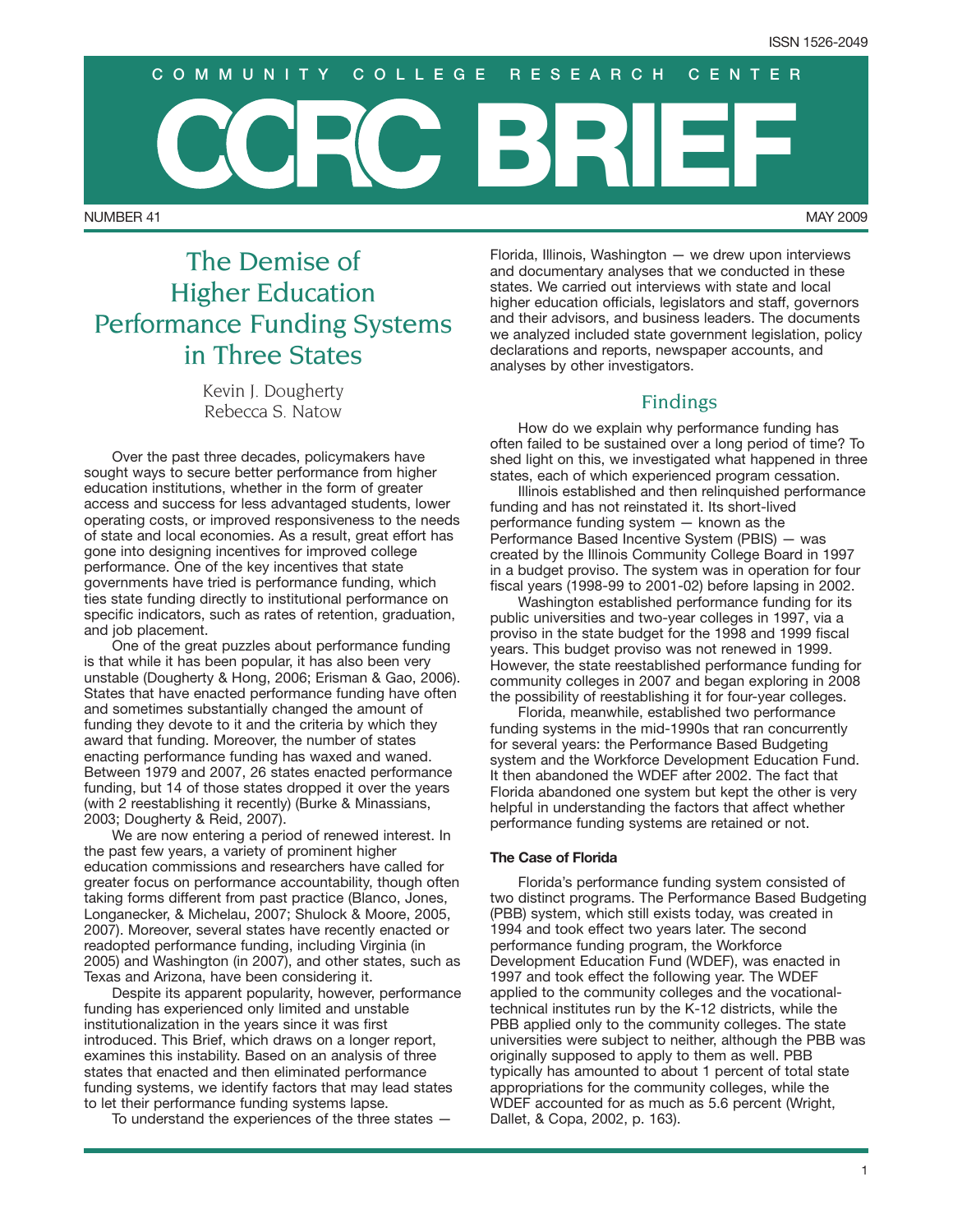Unlike PBB, the WDEF did not provide institutions with additional incentive funding over and above regular state appropriations. Instead, the state withheld 15 percent of the prior year's workforce appropriations, and the colleges and vocational institutes were required to earn those monies back based on their performance on designated indicators.

While PBB continues to this day, the Workforce Development Education Fund ceased after 2002. The demise of the WDEF is attributable to the joint effect of several forces. Our data indicate that state appropriations for higher education were being held down and even cut under the administration of the new governor, Jeb Bush, in order to cope with dropping state revenues and to free up monies to pay for increasing Medicaid costs, to fund new initiatives by the governor, and to allow for tax cuts. Faced with these changes in state spending, the community colleges preferred to take cuts in their performance funding — particularly the WDEF — rather than in their main enrollment-based state funding. They regarded the enrollment-based funding as more likely to grow and be more stable than performance funding, particularly the WDEF, of which they had many criticisms.

In the years since it was launched, the colleges had indeed become quite unhappy with several features of the WDEF program, including its use of a holdback feature to reward community colleges; the lack of increases in funding for WDEF as time passed, despite improvements in community college performance; the program's method of measuring institutional performance against other colleges rather than against a college's own past history; the opaqueness and perceived political nature of how the WDEF funding formula was applied; the use of a questionable means to calculate what a college's workforce funding baseline was; and a perceived lack of sufficient consultation with the colleges in designing the WDEF to begin with.

The community colleges were joined in their lack of enthusiasm for the WDEF by the K-12 districts, which were also subject to the WDEF and which had their own criticisms of it. They found themselves in the unfortunate position of competing against and, by and large, losing to community colleges for WDEF funds.

The dissatisfaction shown by both community colleges and K-12 districts was not counterbalanced by strong enthusiasm on the part of the business community or by strong efforts to support the program by legislative champions of performance funding. In fact, several of the state senators who had been WDEF's main supporters when it was enacted were no longer in office and able to defend it (like all members of the Florida Senate, they were subject to term limits totaling eight years).

While the WDEF disappeared, the Performance Based Budgeting program survived. Certainly it was imperiled by some of the same factors that sank the WDEF, but PBB had a decisive advantage in not being roundly disliked by the community colleges and the K-12 system (which was not affected by PBB). The community colleges liked PBB because it did not hold back state funds but rather took the form of new money over and above their regular enrollment-based appropriation. Moreover, the PBB funds were distributed on the basis of a clear formula that the colleges had a major hand in creating and in later modifying as they saw fit.

#### **The Case of Illinois**

The Illinois Community College Board established a performance funding system — the Performance Based Incentive System (PBIS)  $-$  in 1997 by means of a proviso in its budget that was accepted by the state legislature. PBIS operated for four fiscal years (1998-99 through 2001-02) before lapsing after fiscal year 2001-02. The money allocated to colleges was in addition to the main enrollment-based state funding; the PBIS did not involve a holding back of funds as in the Florida WDEF program.

The amount of funding involved was small. Funding allocations for the PBIS were \$1 million in fiscal year 1998-99, \$1.5 million in fiscal year 1999-2000, and \$2 million in fiscal year 2000-01. These funds amounted to just 0.4 percent of state appropriations to the community colleges in fiscal year 2000-01 and 0.1 percent of total community college revenues from all sources (including tuition, local tax revenues, and other sources) (ICCB, 2002, tables IV-5 and IV-14). Appropriation requests were made for the fiscal year 2002-03 and 2003-04 budgets, but were not granted, and further requests stopped after that time.

The PBIS sought to promote six statewide goals, for which 60 percent of the PBIS funding would be allocated, and one district goal for which 40 percent of the PBIS funding would be allocated. The six statewide goals were the following: (1) student satisfaction; (2) student educational advancement (number who earned a degree or certificate, transferred to a two-year or four-year institution, or were still enrolled at the end of a five-year period); (3) student success in employment/continued pursuit of education (number of graduates employed or currently enrolled in college); (4) student transfers (number who transferred to a four-year institution within five years of college entrance); (5) proportion of population served; and (6) academically disadvantaged students' success (percentage of remedial hours earned of total remedial hours attempted for the fiscal year). With respect to the one district-level goal, each community college district was to select one of the following areas on which to focus: workforce preparation; technology; or responsiveness to local need (ICCB, 2000).

Our data indicate that the primary cause of the demise of performance funding in Illinois was the state's dire fiscal crisis. Entering the new millennium, state revenues dropped sharply — from \$47.3 billion in fiscal year 2000-01 to \$41.1 billion in fiscal year 2001-02, a drop of 13 percent in only one year. As a result, the state dramatically reduced appropriations for higher education. State funding for community colleges decreased from about \$324 million in fiscal year 2001-02 to \$289 million in fiscal year 2003-04, and, by fiscal year 2007-08, funding had increased only to \$298 million (ICCB, 2008, tables IV-2, IV-7). In the face of this drop, the state community college board instituted reductions in restricted, categorical funding (such as performance funding) for the purpose of protecting as much as possible the primary method for funding community colleges, which is based on enrollments.

While the fiscal crisis was certainly the primary reason for the cessation of the PBIS, other factors played a role in determining why PBIS was not saved or resuscitated as the state's revenues improved to some degree. The leaders of the Illinois Community College Board who had originally championed PBIS were no longer in office, and the new governor, Rod Blagojevich, appeared to have little interest in performance accountability in higher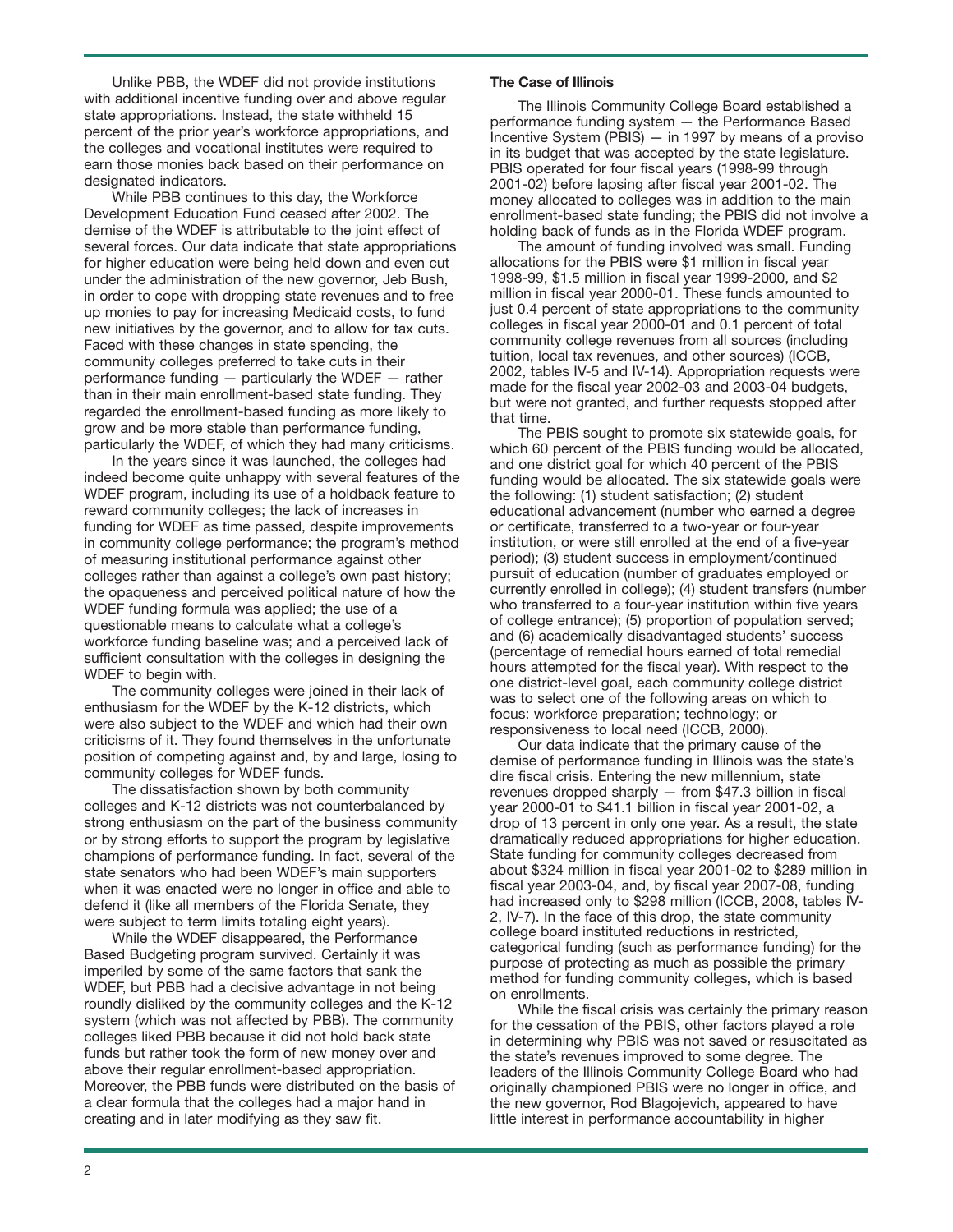education. What is more, this evaporation of leadership was not counterbalanced by strong support from other quarters. The community colleges were not strongly supportive of the PBIS because it brought them little money but significant administrative burdens. And the PBIS had never attracted broad and deep support either in the legislature or in the business community.

#### **The Case of Washington State**

In 1997, Washington State adopted performance funding for its public higher education institutions through a provision in the state's higher education appropriation for the 1997-1999 biennium. Under this funding program, the state withheld a small portion of appropriations and required institutions to achieve specified performance levels to recover the full amount of withheld funding. The withheld sum consisted of \$10.7 million for four-year colleges and \$6.8 million for two-year colleges, amounting to 0.8 percent of the state's total appropriations for higher education (WSHECB, 2000; WSHECB, 2001, p. 75; WSHECB, 2006, App. 1, p. 1; WSBCTC, 1999a, 1999b).

In order to receive performance funds in the first year the system was in place, colleges were required only to create an implementation plan; during the following year, institutions had to meet certain performance levels in order to receive back withheld funds. Four-year colleges were required to meet standards relating to persistence, completion, faculty productivity, graduation efficiency (proportion of credits earned to credits needed to graduate), and one measure chosen by the college. Twoyear colleges were required to meet standards relating to transfer rates, course completions, wages of occupational graduates, and graduation efficiency.

In 1999, when it came time for the Washington state legislature to adopt a new budget for the following biennium, rather than simply renew the higher education performance funding proviso, the legislature removed the funding component and simply adopted a performance reporting system for the 1999-2001 biennium.

Our data indicate that several factors played a role in the rapid demise of the 1997-1999 performance funding system. First, as a result of the 1998 election, control of the Washington Senate switched from Republican to Democratic, while in the House each party held an equal number of seats. Democrats, who were now the dominant party in the legislature, were not as supportive of tying funding to institutional performance as Republicans had been, and they were more receptive to the preferences of the higher education institutions.

Second, for their part, higher education institutions a somewhat powerful political force in Washington State — were displeased with the 1997-1999 performance funding system. Reasons for institutional opposition included the perceived punitive nature of the holdback funding design, the difficulty some institutions had in meeting performance criteria, an incongruity between the performance measures adopted by the legislature and the performance goals that institutions believed to be important, a belief on the part of institutions that the 1997-1999 system did not take sufficient account of the diversity of institutional missions and types of education in the state, and their belief that performance funding was duplicative of existing accountability mandates.

Third, the State Board for Community and Technical Colleges and the Higher Education Coordinating Board were frustrated by the fact they had not been given much time to deliberate on the performance funding measures before they were enacted. And, finally, the fact that the 1997-1999 performance funding system was established through a budget proviso rather than a statute made it relatively easy to eliminate.

# Conclusion and Implications

One of the great puzzles about higher education performance funding is that it has been both popular and unstable. To shed light on the causes of the unstable institutionalization of performance funding we have examined the cases of three states — Illinois, Washington, and Florida.

The Florida case is very instructive because, while one performance funding program was terminated (WDEF), another one (PBB) was kept. Unlike the WDEF, PBB did not provoke strong opposition on the part of higher education institutions because it did not have a holdback feature and because the colleges had a strong voice in creating and later modifying the funding formula.

In analyzing the causes for the cessation of performance funding in these three states, we have certainly found relevant factors that are unique to each case. Nonetheless, the demise of performance funding systems in these states also exhibit important commonalities:

*A sharp drop in higher education funding* (present in Florida and Illinois). In Florida, this was due to a decline in state revenues, increasing Medicaid costs, and the governor's push to cut taxes and fund other initiatives of particular interest to him. In Illinois, it was due to a sharp drop in state revenues and seeming gubernatorial disinterest in higher education accountability. Faced with decreases in state funding, higher education institutions in both Florida and Illinois preferred to cut out performance funding in order to protect their traditional enrollmentbased funding.

*A lack of support by higher education institutions for the continuation of performance funding* (all three states). In the case of Florida and Washington, criticism of performance funding by higher education institutions was founded in good part on their dismay over the form that it took. In both these states, the performance funding systems that were discontinued held back a portion of the state's appropriation to a college, with the college then having to earn back the withheld amount through improved performance over the following year. Many colleges disliked the funding uncertainty this caused because they feared (with some justification) that they would not be able to win back all the withheld funding.

*The loss of key supporters of performance funding* (all three states). In two states, legislators had been key champions of performance funding at its inception. But at the time of its demise, they either had left office (Florida) or lost power as their party moved into the minority (Washington). In Illinois, the key loss of support was on the part of the Illinois Community College Board. Its leaders had spearheaded the effort to establish performance funding, but were no longer in office six years later to make the case for preserving it.

*Weak support by the business community* (Florida and Illinois). In neither of these two states did the business community actively champion performance funding for higher education, and it never became a key backer.